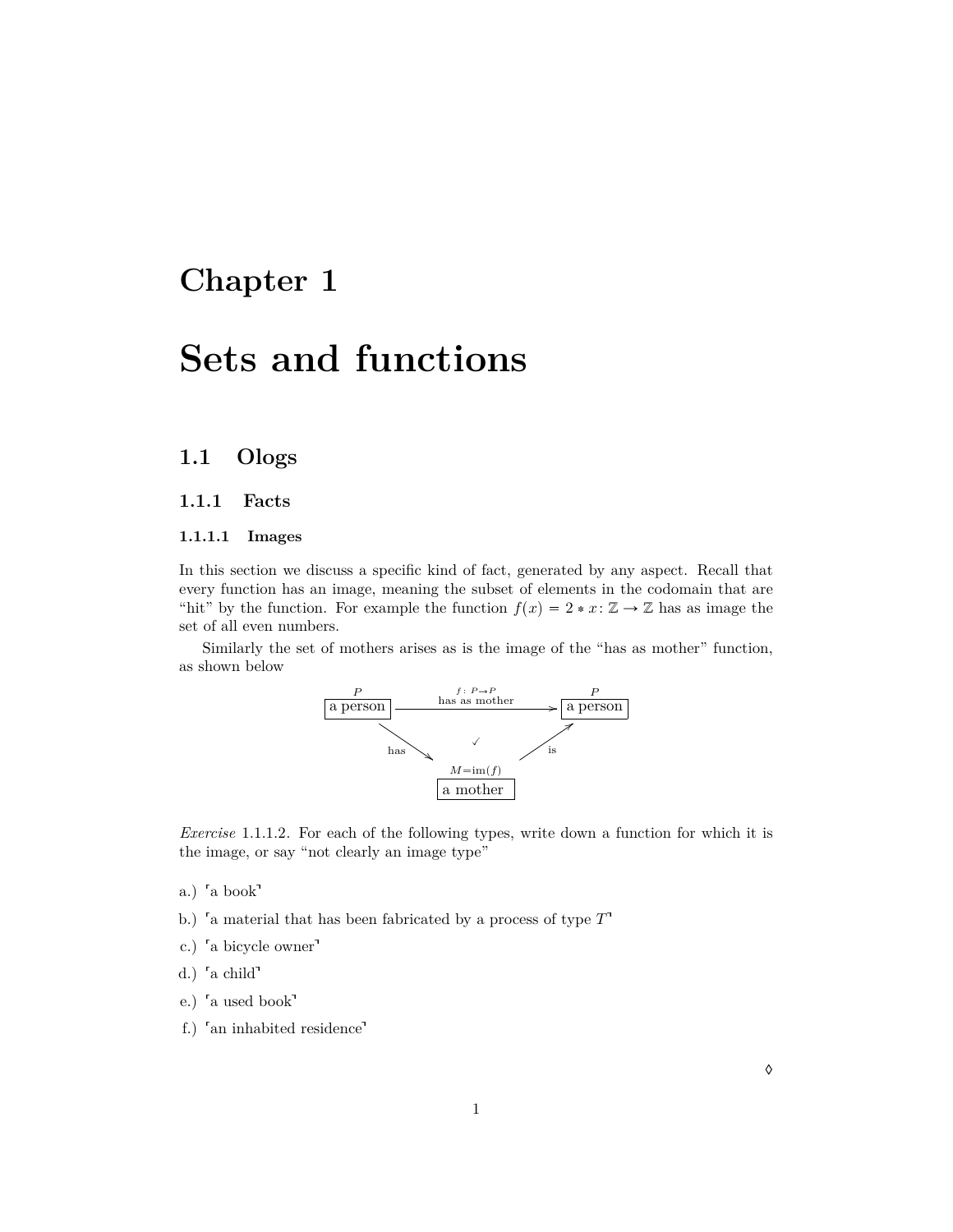### **1.2 Products and coproducts**

In this section we introduce two concepts that are likely to be familiar, although perhaps not by their category-theoretic names, product and coproduct. Each is an example of a large class of ideas that exist far beyond the realm of sets.

#### **1.2.1 Products**

**Definition 1.2.1.1.** Let *X* and *Y* be sets. The *product of X* and *Y*, denoted  $X \times Y$ , is defined as the set of ordered pairs  $(x, y)$  where  $x \in X$  and  $y \in Y$ . Symbolically,

 $X \times Y = \{(x, y) | x \in X, y \in Y\}.$ 

There are two natural *projection functions*  $\pi_1: X \times Y \to X$  and  $\pi_2: X \times Y \to Y$ .



*Example* 1.2.1.2*.* [Grid of dots]

Let  $X = \{1, 2, 3, 4, 5, 6\}$  and  $Y = \{\clubsuit, \diamondsuit, \heartsuit, \spadesuit\}$ . Then we can draw  $X \times Y$  as a 6-by-4 grid of dots, and the projections as projections



*Application* 1.2.1.3*.* A traditional (Mendelian) way to predict the genotype of offspring based on the genotype of its parents is by the use of [Punnett squares.](http://en.wikipedia.org/wiki/Punnett_square) If *F* is the set of possible genotypes for the female parent and *M* is the set of possible genotypes of the male parent, then  $F \times M$  is drawn as a square, called a Punnett square, in which every combination is drawn.  $\Diamond \Diamond$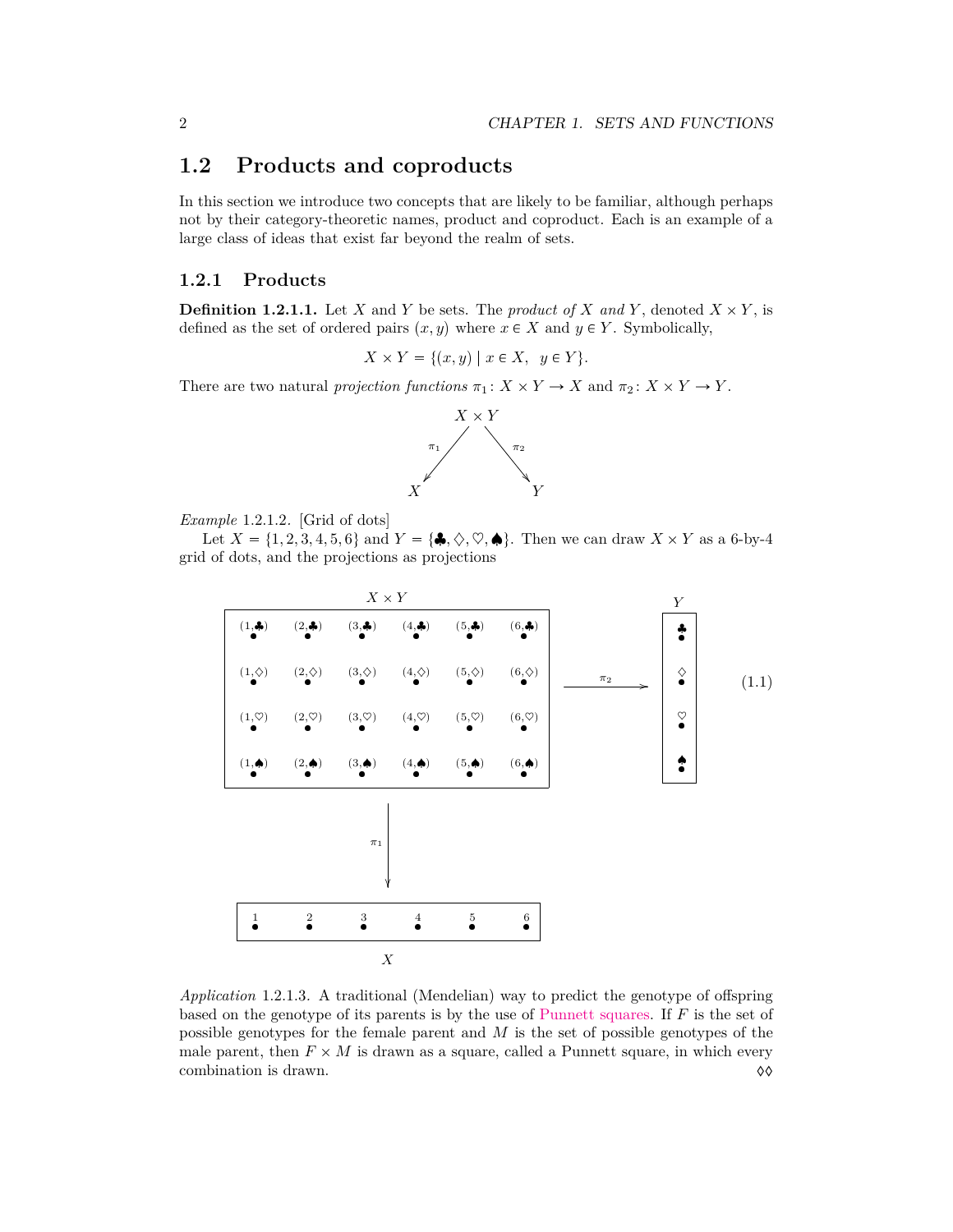#### 1.2. PRODUCTS AND COPRODUCTS 3

*Exercise* 1.2.1.4*.* How many elements does the set  $\{a, b, c, d\} \times \{1, 2, 3\}$  have?

*Application* 1.2.1.5*.* Suppose we are conducting experiments about the mechanical properties of materials, as in Application **??**. For each material sample we will produce Application 1.2.1.5. Suppose we are conducting experimenties of materials, as in Application ??. For each material multiple data points in the set  $\ell$  extension<sup>1</sup>  $\times$  force<sup>1</sup>  $\cong \mathbb{R} \times$ multiple data points in the set 'extension'  $\times$  'force'  $\cong \mathbb{R} \times \mathbb{R}$ .

 $\Diamond \Diamond$ 

*Remark* 1.2.1.6*.* It is possible to take the product of more than two sets as well. For example, if  $A, B$ , and  $C$  are sets then  $A \times B \times C$  is the set of triples,

 $A \times B \times C := \{ (a, b, c) | a \in A, b \in B, c \in C \}.$ 

This kind of generality is useful in understanding multiple dimensions, e.g. what physicists mean by 10-dimensional space. It comes under the heading of *limits*, which we will see in Section **??**.

*Example* 1.2.1.7. Let  $\mathbb{R}$  be the set of real numbers. By  $\mathbb{R}^2$  we mean  $\mathbb{R} \times \mathbb{R}$  (though see Exercise ??). Similarly, for any  $n \in \mathbb{N}$ , we define  $\mathbb{R}^n$  to be the product of *n* copies of  $\mathbb{R}$ .

According to [?], Aristotle seems to have conceived of space as something like  $S := \mathbb{R}^3$ and of time as something like  $T := \mathbb{R}$ . Spacetime, had he conceived of it, would probably have been  $S \times T \cong \mathbb{R}^4$ . He of course did not have access to this kind of abstraction, which was probably due to Descartes.

*Exercise* 1.2.1.8. Let  $\mathbb{Z}$  denote the set of integers, and let  $\pm : \mathbb{Z} \times \mathbb{Z} \to \mathbb{Z}$  denote the addition function and  $: \mathbb{Z} \times \mathbb{Z} \to \mathbb{Z}$  denote the multiplication function. Which of the following diagrams commute?

a.)



 $\mathrm{id}_{\mathbb{Z}}$ 

c.)

b.)



. ط

 $\mathbb{Z}\times \mathbb{Z}$ 

ļ Z

 $(a,b) \rightarrow a$ *b* 

♦

#### **1.2.1.9 Universal property for products**

**Lemma 1.2.1.10** (Universal property for product)**.** *Let X and Y be sets. For any set A* and functions  $f: A \to X$  and  $g: A \to Y$ , there exists a unique function  $A \to X \times Y$